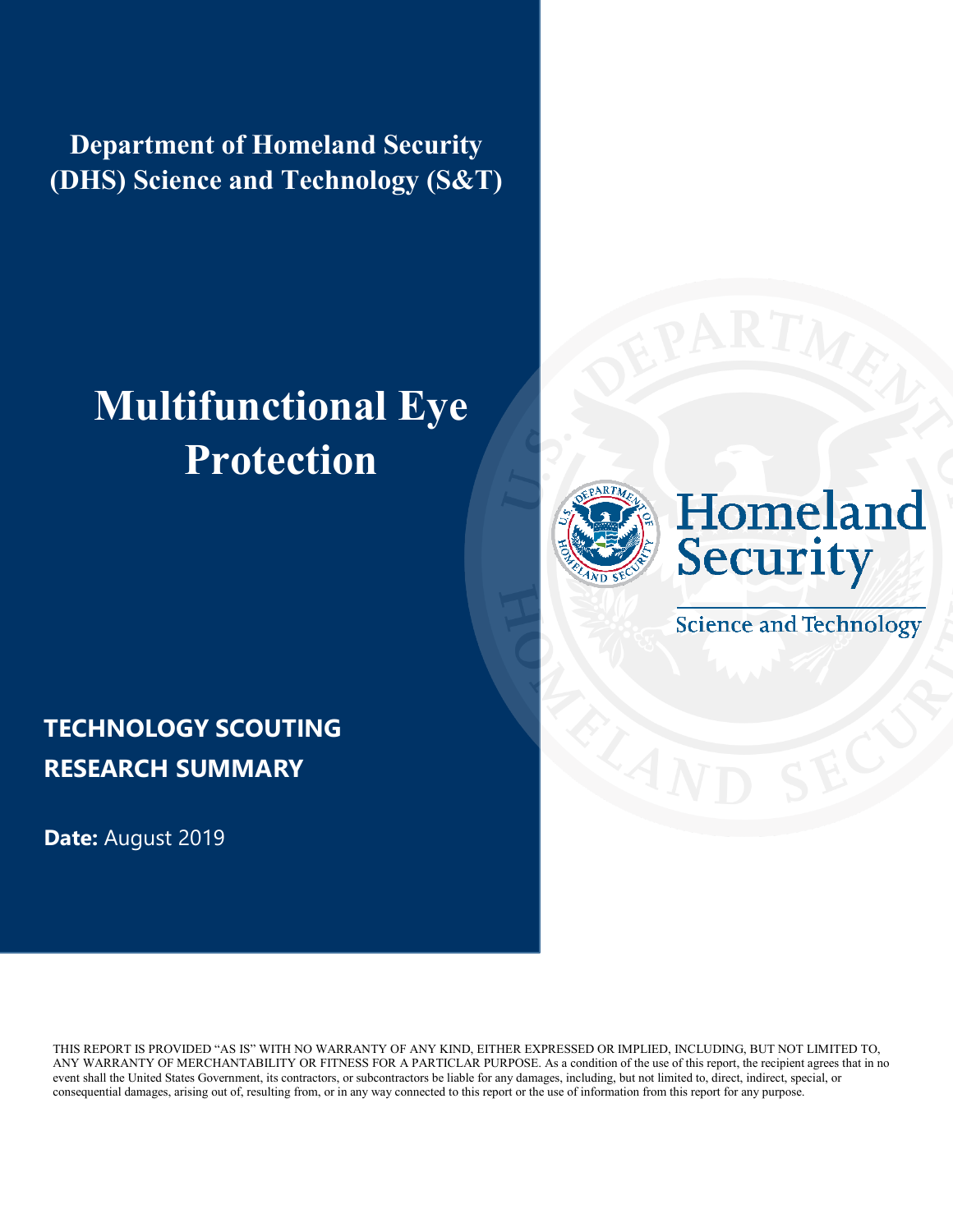

Science and Technology

**Overview**: Subject matter experts, proprietary commercial datasets, and open-source research were utilized to compile a preliminary list of Solution Options. A summary of the request is outlined below, and the top solutions identified thus far are displayed on the following pages.

#### **Problem Description:**

Technology Solution Options for eyewear for first responders that provide appropriate eye-protection in a range of mission environments and tasks. Currently, first responders are issued multiple types of eyewear that each provide distinct protection, including sunlight, heat, and impact protection. The result is that first responders are required to carry multiple pairs of eyewear (such as safety spectacles and sunglasses), change eyewear during a mission based on the task, or be forced to choose between types of protection when it is logistically impossible to change. This process puts first responders at risk to harmful ocular exposure and can compromises their safety and effectiveness.

Ideally, first responders would have one pair of multifunctional eyewear that perform at high standards in multiple mission environments, including rescue missions, technical operations, hazardous materials mitigation, disaster response, medical situations, and potentially others. The eyewear could be used by a variety of first responders, including law enforcement, firefighters, emergency medical care responders, and disaster relief professionals. The eyewear would not need to be fit for missions that require an SCBA or welding mask. Obtaining one multifunctional eyewear solution would also streamline equipment selection processes and reduce the need for mission-specific eye protection. The solution should be government-off-the-shelf (GOTS) or commercial-off-theshelf (COTS) and available for purchase in the next 8-12 months.

#### **Desired Use Case:**

First responders across mission areas would be able to use one multifunctional eyewear Solution in multiple mission environments. For example, a firefighter could move throughout the scene of an emergency with protection from flying fragments, law enforcement chemical sprays, and UV radiation with one eyewear solution. As the firefighter moved from the bright outdoors to the interior of a building, the lenses of the eyewear would adjust from darkshaded to clear within a short timeframe. The firefighter would not need to change out eyewear from sunglasses to safety goggles. The firefighter would be able to complete the mission unimpeded by logistical difficulties from changing eyewear and is protected throughout the entire emergency response.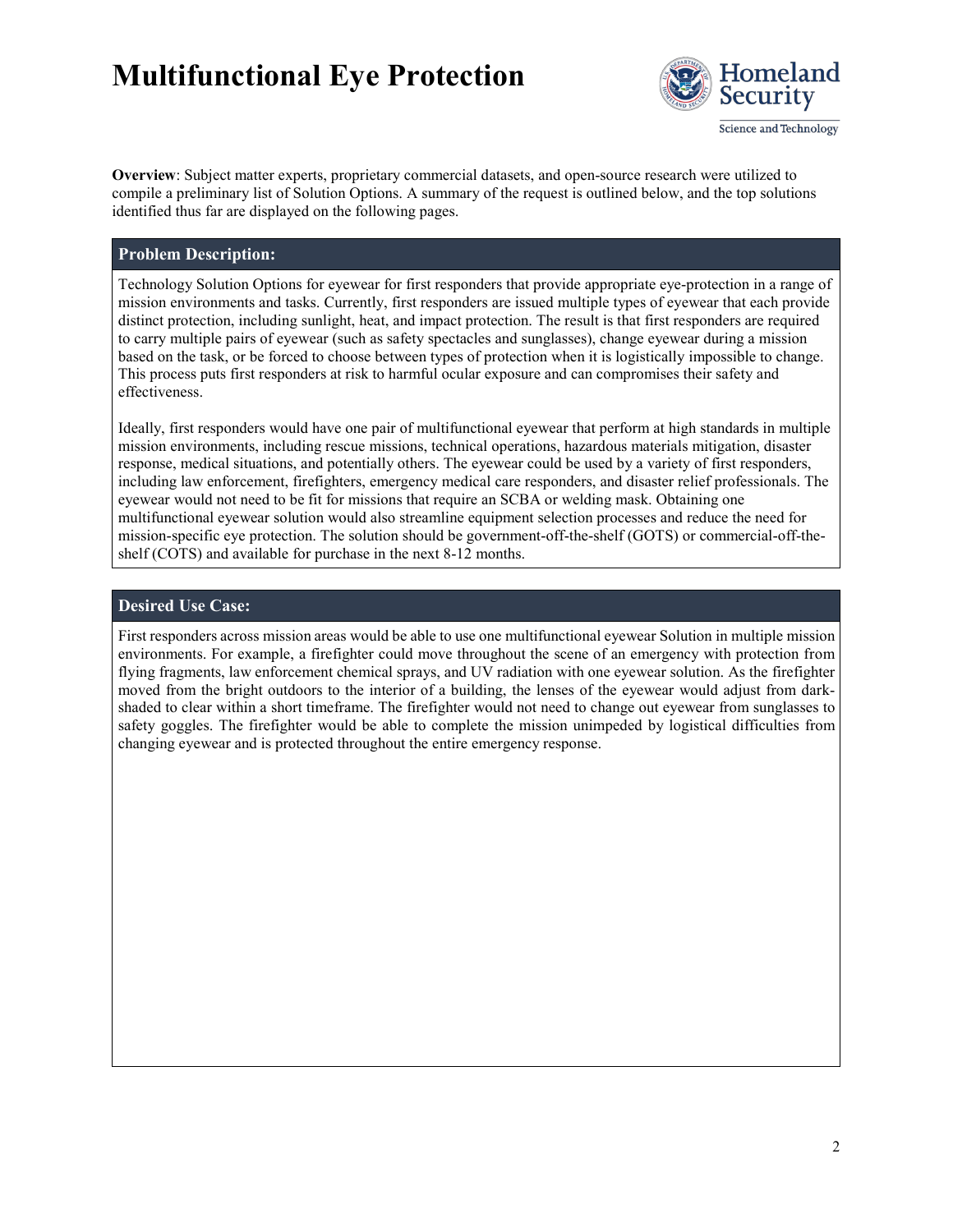

Science and Technology

| <b>Technology Requirements:</b>                                                                                                                                                        |                                                                                                                                                                   |  |  |  |
|----------------------------------------------------------------------------------------------------------------------------------------------------------------------------------------|-------------------------------------------------------------------------------------------------------------------------------------------------------------------|--|--|--|
| The solutions identified were assessed against the following technology requirements. The top considerations when<br>evaluating multifunctional eyewear include being able to provide: |                                                                                                                                                                   |  |  |  |
| <b>Durability</b>                                                                                                                                                                      | Must have high durability and reusability characteristics, including resistance<br>to high temperatures, scratching, and other environmental hazards              |  |  |  |
| <b>Impact Resistance</b>                                                                                                                                                               | Meets ANSI/ISEA Z87.1-2015 impact standards and contains required<br>markings                                                                                     |  |  |  |
| <b>Photochromic</b>                                                                                                                                                                    | Lenses are light adaptive, providing protection from sunlight in bright<br>environments in the form of dark lenses and then returning to clear in dimmer<br>light |  |  |  |
| <b>Radiation Protection</b>                                                                                                                                                            | Protects against ultraviolet (UV) and infrared (IR) radiation                                                                                                     |  |  |  |
| <b>Liquids Protection</b>                                                                                                                                                              | Protects against chemical splash/droplets/sprays and mists used by law<br>enforcement (OC and CS)                                                                 |  |  |  |
| <b>Prescription Integration</b>                                                                                                                                                        | Able to integrate optical correction prescriptions into lenses                                                                                                    |  |  |  |

### **Multifunctional Eyewear Market Overview:**

There are multiple types of protective eyewear that can be ANSI/ISEA Z87.1-2015 approved that are currently readily available on commercial markets:

**Safety glasses/spectacles:** Safety glasses are safety eye-protection solutions used in a variety of environments, including labs and medical domains. Safety glasses generally are made of plastic or metal frames with impact resistant lenses and contain side-shields along the ocular periphery. The construction of this eyewear is similar to other glasses in that it has temples that are secured around the ears. These glasses should not be used for liquids protection. Safety glasses often are not photochromic.

**Goggles:** Safety goggles provide sealed eye-protection around the entire eye area. Goggles without ventilation provide liquids protection, including mists, vapors, and splashes. Goggles that have ventilation should not be used for liquids protection, but it would be appropriate for impact and dust protection. There are photochromic goggles available on the market, often in the sports industry for skiing. Goggles have a strap that secures the eyewear to the head and tightens the seal around the eyes.

**Hybrid/Sealed Eyewear:** Hybrid or sealed eyewear represent a combination of safety glasses and goggles, with the frames of glasses with additional linings around the eye area that keep dust and debris out of the eyes. They are often worn under face shielding in industrial fields as added protection. Hybrid eyewear does not create a complete seal around the eyes and therefore do not provide complete liquids protection. Hybrid eyewear may have glasses temples that hook around the ears or a strap around the head, depending on the model.

#### **End Users:**

Technologies identified through this Technology Scouting Report could be used by first responders in the law enforcement, firefighting, emergency medical care, and disaster response fields for eye protection in a range of mission environments.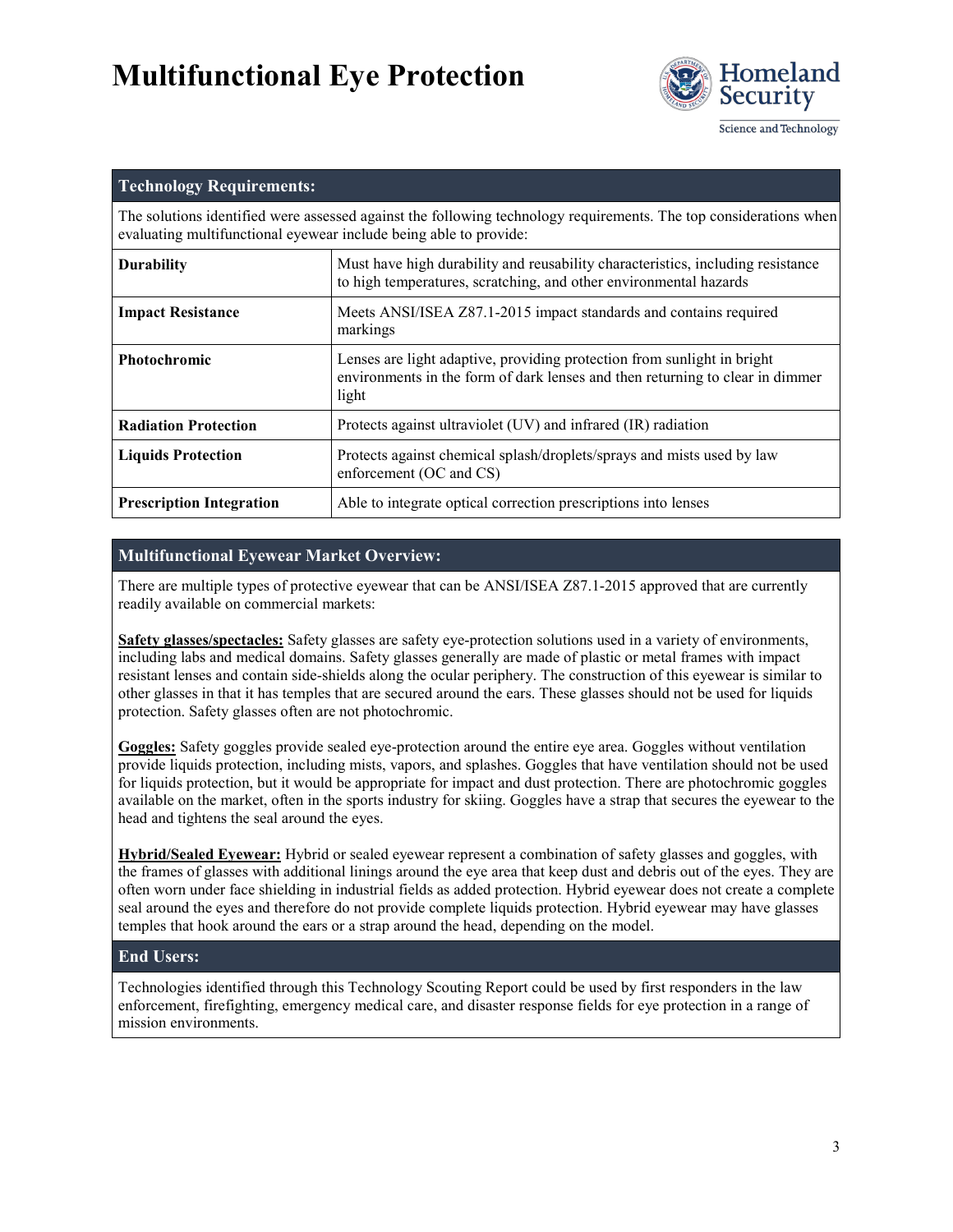

Science and Technology

| <b>Solution Options</b> |                                                                          |                                                                                                                                                                                                                                                                                                                                                                                                                                                                                                                                                                                                                                                                                                                                                                                                                                                                                                                                                                                                                                                                                                                                                                          |                                                                                                                                                                                                                                                                         |  |  |  |  |
|-------------------------|--------------------------------------------------------------------------|--------------------------------------------------------------------------------------------------------------------------------------------------------------------------------------------------------------------------------------------------------------------------------------------------------------------------------------------------------------------------------------------------------------------------------------------------------------------------------------------------------------------------------------------------------------------------------------------------------------------------------------------------------------------------------------------------------------------------------------------------------------------------------------------------------------------------------------------------------------------------------------------------------------------------------------------------------------------------------------------------------------------------------------------------------------------------------------------------------------------------------------------------------------------------|-------------------------------------------------------------------------------------------------------------------------------------------------------------------------------------------------------------------------------------------------------------------------|--|--|--|--|
| #                       | <b>Solution</b>                                                          | <b>Description</b>                                                                                                                                                                                                                                                                                                                                                                                                                                                                                                                                                                                                                                                                                                                                                                                                                                                                                                                                                                                                                                                                                                                                                       | <b>Requirements</b>                                                                                                                                                                                                                                                     |  |  |  |  |
| $\mathbf{1}$            | <b>SI Ballistic M Frame 2.0</b> by Oakley<br>(USA)                       | Complies with ANSI Z87.1 Industrial Standards<br>for high-mass and high-velocity impact<br>protection and are stamped for industrial and<br>military safety compliance.<br>Features:<br>• Plutonite lens material blocks 100% of all<br>UVA/UVB/UVC and harmful blue light<br>• Full compatibility with PASGT, CVC and<br><b>MICH</b> helmets<br>• Full compatibility with helmet-mounted night<br>vision devices<br>• Distortion-free optics via patented Polaric<br>Ellipsoid lens geometry that minimizes<br>refraction<br>• Extended upper/lower/lateral/viewing fields<br>via Polaric Ellipsoid geometry<br>$\bullet$ Lightweight design (1.05 oz. total<br>weight)<br>• Secure fit, even under wet conditions via<br>hydrophilic Unobtanium at all contact points<br>• Easy lens replacement with no need for<br>tools<br>• Photochromic - Sport performance lens for<br>flat to bright light. Neutral transmission for<br>truer color perception across a wide variety<br>of light conditions. Lens darkens in sunlight.<br>• Fully compliant with all ANSI Z87.1-2010<br>protection requirements<br>• Fully compliant with MIL-PRF-31013 Vo<br><b>Ballistics</b> | Durability<br>Yes<br><b>Impact Resistance</b><br>Yes<br>Photochromic<br>Yes<br><b>Radiation Protection</b><br>Yes<br>Liquids Protection<br>No.<br>Prescription Integration<br>Yes                                                                                       |  |  |  |  |
| $\mathbf{2}$            | <b>3M SmartLens Safety Glasses with</b><br>Photochromic Lens by 3M (USA) | Photochromic lens that is compliant with the<br>ANSI Z87.1-2015 eyewear safety standards. The<br>SmartLens's photochromic lens has a 22% VLT<br>(visible light transmission) in its darkest state.<br>The glasses are designed for indoor and outdoor<br>protection, but the lenses may take a few minutes<br>to adjust. These glasses do not protect against<br>airborne chemical sprays and do not provide<br>splash protection frommolten metal.                                                                                                                                                                                                                                                                                                                                                                                                                                                                                                                                                                                                                                                                                                                      | Durability<br>Yes<br><b>Impact Resistance</b><br>Yes<br>Photochromic<br>Yes<br><b>Radiation Protection</b><br>Yes<br><b>Liquids Protection</b><br>No.<br>Prescription Integration<br>$\ast$<br>*More Information Required for<br><b>Detailed Product Specifications</b> |  |  |  |  |